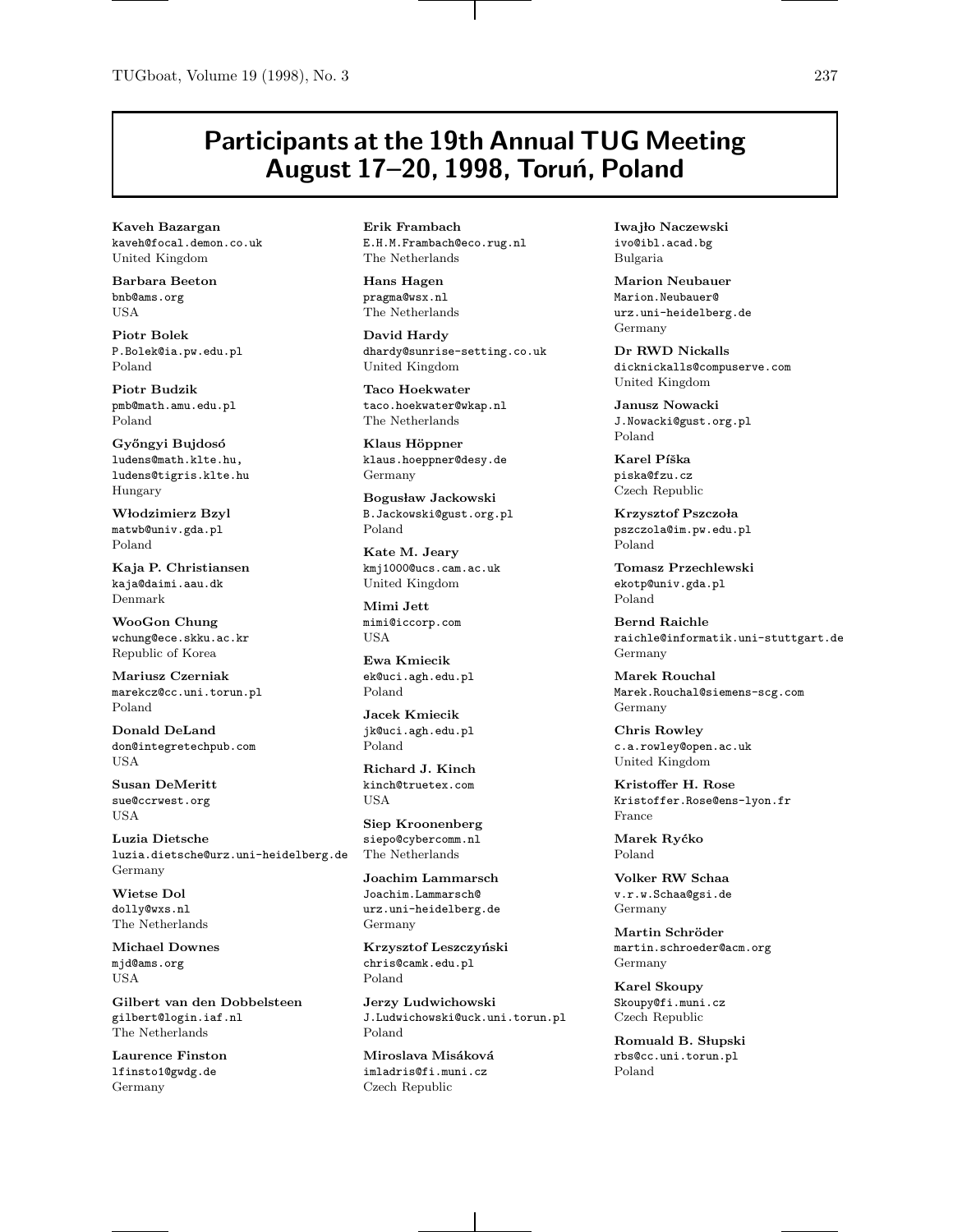**Jaroslav Snajdr** snajdr5@students.zcu.cz, js@p15.f33.n423.z2.fido.cz Czech Republic

**Vytas Statuleviˇcius** vytass@ktl.mii.lt Lithuania

**Piotr Strzelczyk** piotrs@telbank.pl Poland

**Jolanta Szelaty´nska** mjsz@man.torun.pl Poland

**Daniel Taupin** taupin@lps.u-psud.fr France

**Philip Taylor** P.Taylor@mail.rhbnc.ac.uk United Kingdom

Sigitas Tolušis vytass@ktl.mii.lt Lithuania

**Stanisław Wawrykiewicz** staw@gust.org.pl Poland

**Alan Wetmore** awetmore@arl.mil USA

**Thomas Widmann** viralbus@ling.aau.dk Denmark

**Marcin Woliński** wolinski@melkor.mimuw.edu.pl Poland

**Jiˇr´ı Zlatuˇska** zlatuska@fi.muni.cz Czech Republic

## **Office Staff**

**Aleksandra Szyd lowska-Czerniak** olasz@cc.uni.torun.pl Poland

**Piotr Budzik** pmb@math.amu.edu.pl Poland

**Katarzyna Ludwichowska** Poland

**Anna Stronikowska** Poland

**Monika Uss** Poland

**Lukasz Mrozek**  Poland

**Katarzyna Jackowska** Poland

## **Organising Committee**

**Jerzy Ludwichowski (chair)** J.Ludwichowski@uck.uni.torun.pl Poland

**Marek Czubenko** mc10@uck.uni.torun.pl Poland

**Mariusz Czerniak** marekcz@ucts.uni.torun.pl Poland

**Jolanta Szelaty´nska** mjsz@man.torun.pl Poland

Stanisław Wawrykiewicz staw@gust.org.pl Poland

### **Publishing Committee**

**Mariusz Olko** M.Olko@Litterae.com.pl Poland

**Tomasz Przechlewski** ekotp@univ.gda.pl Poland

**Bogus law Licho´nski** B.Lichonski@astra-studio.com.pl Poland

### **Programme Committee**

**Philip Taylor** P.Taylor@mail.rhbnc.ac.uk United Kingdom

**Bogus law Jackowski** B.Jackowski@gust.org.pl Poland

**Chris Rowley** c.a.rowley@open.ac.uk United Kingdom

**Jiˇr´ı Zlatuˇska** zlatuska@fi.muni.cz Czech Republic

## **Bursary Committee**

**Tomasz Przechlewski** ekotp@univ.gda.pl Poland

**Erik Frambach** E.H.M.Frambach@eco.rug.nl The Netherlands

**Marion Neubauer** Marion.Neubauer@ urz.uni-heidelberg.de Germany

**Philip Taylor** P.Taylor@mail.rhbnc.ac.uk United Kingdom

## **Other Helpers**

**Maciej Koziński** maciek@uck.uni.torun.pl Poland

**Jerzy Bracha** jb10@uck.uni.torun.pl Poland

**Piotr Konstanty** P.Konstanty@man.torun.pl Poland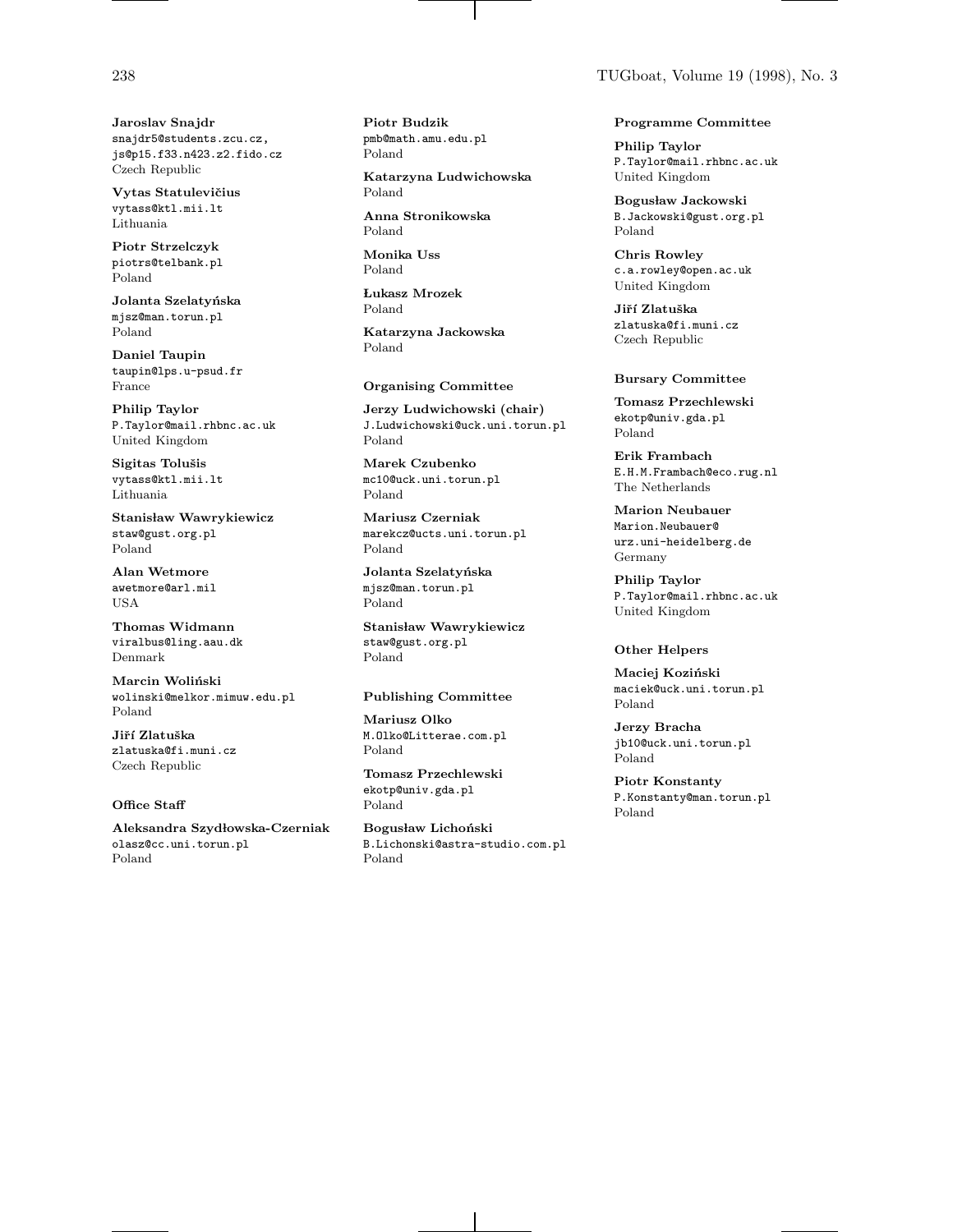# **Calendar**

## **1998**

| Oct $1-2$        | DANTE, $19^{\text{th}}$ meeting,          | I          |
|------------------|-------------------------------------------|------------|
|                  | Katholische Universität Eichstätt,        |            |
|                  | Germany. For information, visit           |            |
|                  | http://www.dante.de/dante/DANTE19/.       |            |
| Oct $7-12$       | Frankfurt Book Fair, Frankfurt,           |            |
|                  | Germany. For information, contact         | ľ          |
|                  | press@book-fair.com or visit              |            |
|                  | http://www.frankfurt-book-fair.com/.      |            |
| Oct 22           | NTG, $22^{\text{nd}}$ meeting, Leuven,    | 1          |
|                  | Belgium. Topic: Fonts.                    |            |
|                  | For information, visit http://            |            |
|                  | www.ntg.nl/bijeen/bijeen22.html.          |            |
| Oct $30-$        | TypeCon '98, Society of Typographic       |            |
| Nov <sub>1</sub> | Aficionados, Westborough, Massachusetts.  |            |
|                  | Principal speaker: Matthew Carter.        |            |
|                  | For information, contact Bob Colby        |            |
|                  | (sota@tjup.truman.edu) or visit           | ξ          |
|                  | http://tjup.truman.edu/sota.              |            |
| $Oct 30-$        | ABECEDARIUM: A traveling exhibition       |            |
| Dec 1999         | of contemporary North American            |            |
|                  | work in binding, letterpress printing,    |            |
|                  | calligraphy and artists' books, depicting |            |
|                  | the work of Guild of Book Workers         | I          |
|                  | members. First stop: Greensboro, NC.      | l          |
|                  | Sites and dates are listed at http://     | f          |
|                  | palimpsest.stanford.edu/byorg/gbw.        | $\epsilon$ |

## **1999**

| Feb/Mar     | DANTE'99, $20^{\text{th}}$ meeting,<br>"10 years of DANTE e.V.",                                                   |  |
|-------------|--------------------------------------------------------------------------------------------------------------------|--|
|             | Ruprecht-Karls-Universität Heidelberg,                                                                             |  |
|             | Germany. For information, visit http://<br>www.dante.de/dante/Tagungen.html.                                       |  |
| May         | GUTenberg '99, Lyon, France.<br>For information, visit                                                             |  |
|             | http://www.ens.fr/gut/manif/.                                                                                      |  |
| Aug $8-13$  | SIGGRAPH, Los Angeles, California.<br>For information, visit                                                       |  |
|             | http://www.siggraph.org/s99/.                                                                                      |  |
| Aug $15-20$ | $TUG'99 - The 20th annual meeting of$<br>the T <sub>F</sub> X Users Group, Vancouver,                              |  |
|             | Canada. Information will be posted to                                                                              |  |
|             | http://www.tug.org/tug99/as plans<br>develop.                                                                      |  |
| Sep $20-23$ | EuroTFX '99, the XIth European TFX<br>Conference, Heidelberg, Germany.                                             |  |
|             | Tutorials will precede and follow the main<br>conference. For information, visit<br>http://www.dante.de/eurotex99. |  |
|             | For additional information on TUG-sponsored events                                                                 |  |
|             |                                                                                                                    |  |

listed above, contact the TUG office (+1 503 223-9994, fax: +1 503 223-3960, e-mail: office@tug.org). For events sponsored by other organizations, please use the contact address provided.

*Status as of 1 October 1998*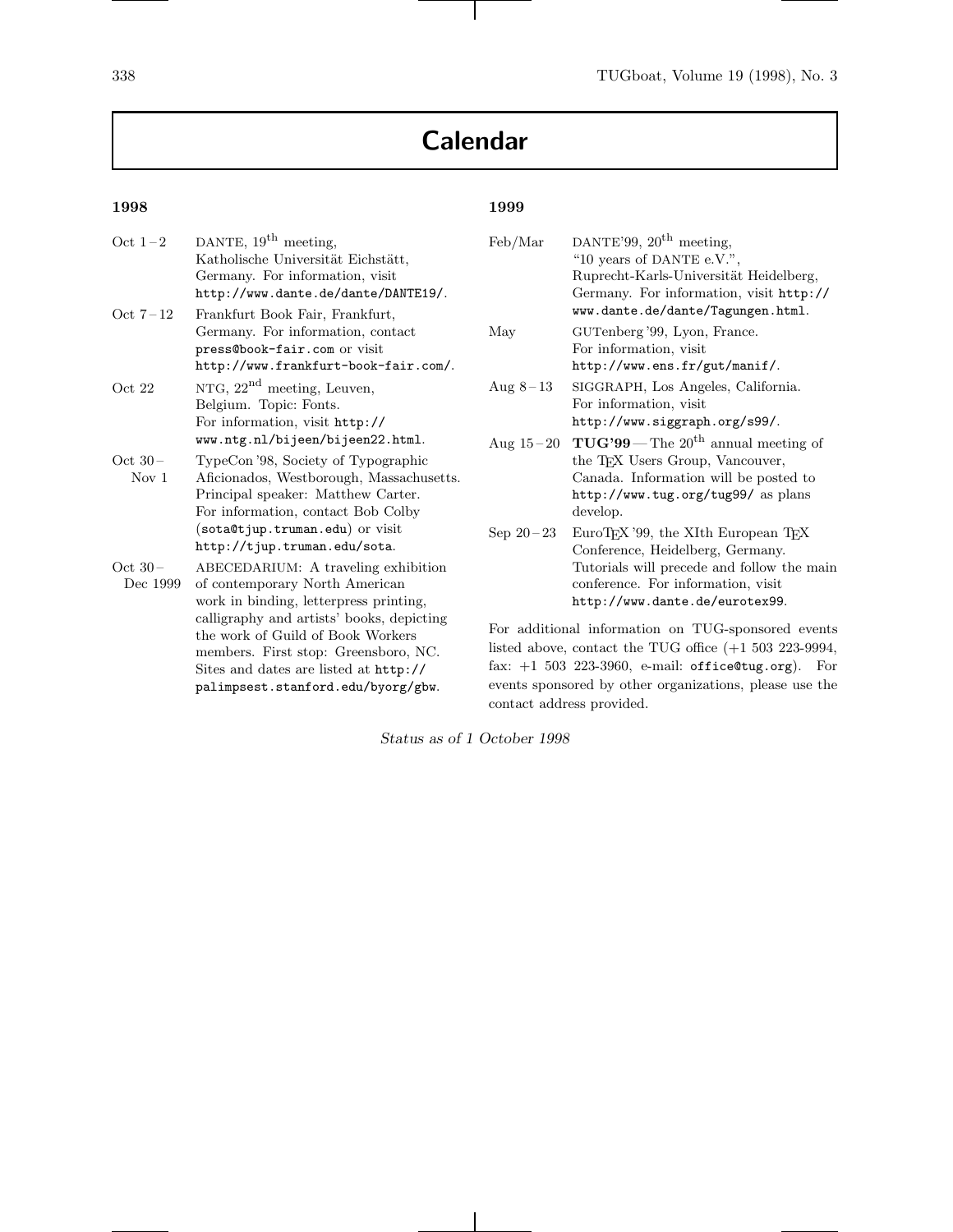## **Institutional Members**

Academic Press, San Diego, CA

American Mathematical Society, Providence, Rhode Island

CERN, Geneva, Switzerland

College of William & Mary, Department of Computer Science, Williamsburg, Virginia

CSTUG, Praha, Czech Republic

Elsevier Science Publishers B.V., Amsterdam, The Netherlands

Florida State University, Supercomputer Computations Research, Tallahassee, Florida

Hong Kong University of Science and Technology, Department of Computer Science, Hong Kong, China

Institute for Advanced Study, Princeton, New Jersey

Institute for Defense Analyses, Center for Communications Research, Princeton, New Jersey

Iowa State University, Computation Center, Ames, Iowa

Kluwer Academic Publishers, The Netherlands

Los Alamos National Laboratory, University of California, Los Alamos, New Mexico

Marquette University, Department of Mathematics, Statistics and Computer Science, Milwaukee, Wisconsin

Masaryk University, Faculty of Informatics, Brno, Czechoslovakia

Mathematical Reviews, American Mathematical Society, Ann Arbor, Michigan

Max Planck Institut für Mathematik, Bonn, Germany

New York University, Academic Computing Facility, New York, New York

Princeton University, Department of Mathematics, Princeton, New Jersey

Space Telescope Science Institute, Baltimore, Maryland

Springer-Verlag, Heidelberg, Germany

Stanford University, Computer Science Department, Stanford, California

University of California, Irvine, Information & Computer Science, Irvine, California

University of Canterbury, Computer Services Centre, Christchurch, New Zealand

University College, Computer Centre, Cork, Ireland

University of Delaware, Computing and Network Services, Newark, Delaware

Universität Koblenz-Landau, Fachbereich Informatik, Koblenz, Germany

University of Oslo, Institute of Informatics, Blindern, Oslo, Norway

University of Stockholm, Department of Mathematics, Stockholm, Sweden

University of Texas at Austin, Austin, Texas

Uppsala University, Computing Science Department, Uppsala, Sweden